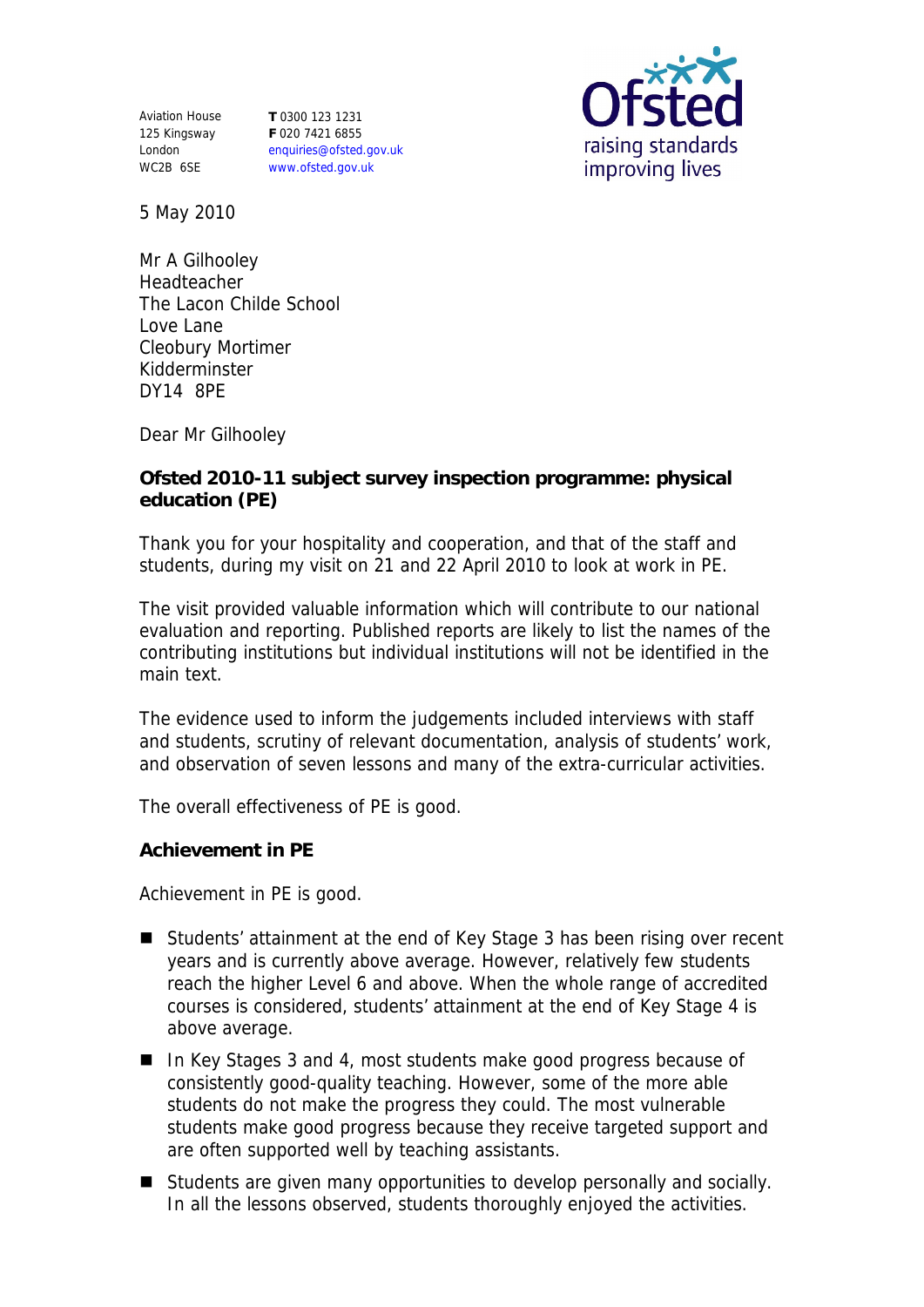Their attitudes and behaviour are outstanding. Students are exceptionally polite and well mannered. They say that the work as sports leaders and in assessing each other's performance in PE lessons has improved their confidence, enhanced their social skills and helped them develop their ability to communicate effectively with others.

**Quality of teaching in PE**

The quality of teaching in PE is good.

- Teaching is consistently good. All staff have good subject knowledge and use this, together with assessment information, to ensure that students of average and below average attainment are challenged well. However, in some lessons, the learning is not sufficiently matched to the needs of some of the more able students.
- In all the lessons observed, students had many opportunities to work independently, collaborate as part of a group and make decisions for themselves. Students have many very good opportunities to evaluate their own achievement and that of their peers.
- Relationships between staff and students and also between students are outstanding. Consequently, there is a strong ethos of respect and courtesy which helps to promote a purposeful learning environment.
- Teachers' ongoing assessment of students during lessons is good. They respond well to students' individual needs as the lesson progresses. The continuous monitoring of the work of BTEC students is a strength. Students say that they receive clear personalised guidelines on how to improve their work and are constantly reminded of coursework deadlines.

## **Quality of the curriculum in PE**

The quality of the PE curriculum is good.

- All students experience a minimum of two hours good-quality PE each week, with Key Stage 4 students receiving more in keeping with the type of accredited course they follow. All students in Key Stages 3 and 4 experience programmes which help to develop their leadership skills exceptionally well.
- The curriculum provides a broad range of activities and students in Key Stage 4 follow individual pathways of study. Many of the lessons observed promoted creativity well.
- The school provides an excellent range of extra-curricular activities which appeals to students of all abilities and interests. The school's information shows a very high take-up of these opportunities.

**Effectiveness of leadership and management in PE**

The effectiveness of leadership and management in PE is good.